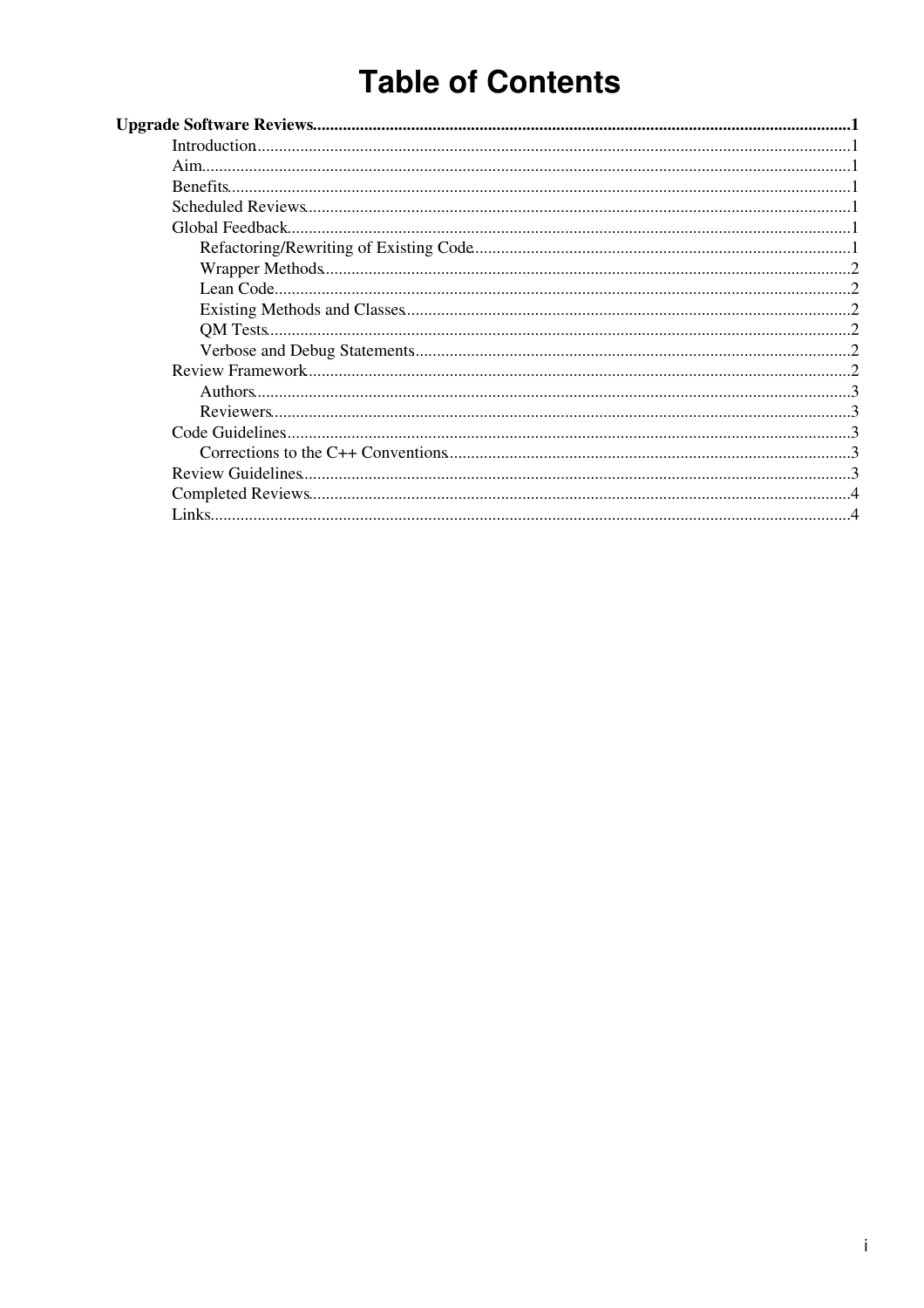# <span id="page-1-0"></span>**Upgrade Software Reviews**

# <span id="page-1-1"></span>**Introduction**

As the proposed upgrade detectors are developed, we hope to encourage good coding practice from as early a point as possible.

Once a upgrade detector has a sufficient body of working code, it should be submitted for review before inclusion into a main project release.

Once the detectors which form the LHCb Upgrade are nearing a final state, it is envisioned that there will be a series of further reviews with the intent to bring everything together as harmoniously as possible

# <span id="page-1-2"></span>**Aim**

The main aims of these reviews are:

- To ensure that problems or potential problems are caught as early as possible.
- To ensure that we all are consistent in our coding and interfaces.
- To ensure that code is fit to be integrated into a release.
- To aid in information transfer between the detector groups (both current and upgrade).

## <span id="page-1-3"></span>**Benefits**

Once a group has a sufficiently functional body of code, we believe a review is beneficial to everyone:

- It allows the coordinators to have a better handle on what you are doing and the problems you face and it makes it clear if we need to change or provide new functionality to the common part of the code.
- It allows the other groups to learn from the issues raised in the review.
- It gives the authors the chance to discuss the various possible implementations available to them.

## <span id="page-1-4"></span>**Scheduled Reviews**

None.

## <span id="page-1-5"></span>**Global Feedback**

#### <span id="page-1-6"></span>**Refactoring/Rewriting of Existing Code**

Where an upgrade detector shares many similarities with an existing detector, there is a strong temptation to simply rewrite (closer to refactoring in fact) the existing body of code. This can lead to bloat/legacy/unnecessary code.

For new developers, who may not be intimately familiar with the workings of the existing detector code, by all means use the existing code to prototype your package/class. However, it is strongly recommended that all unnecessary code is removed before submission. In some cases it may even be profitable to perform a re-write of the new detector code.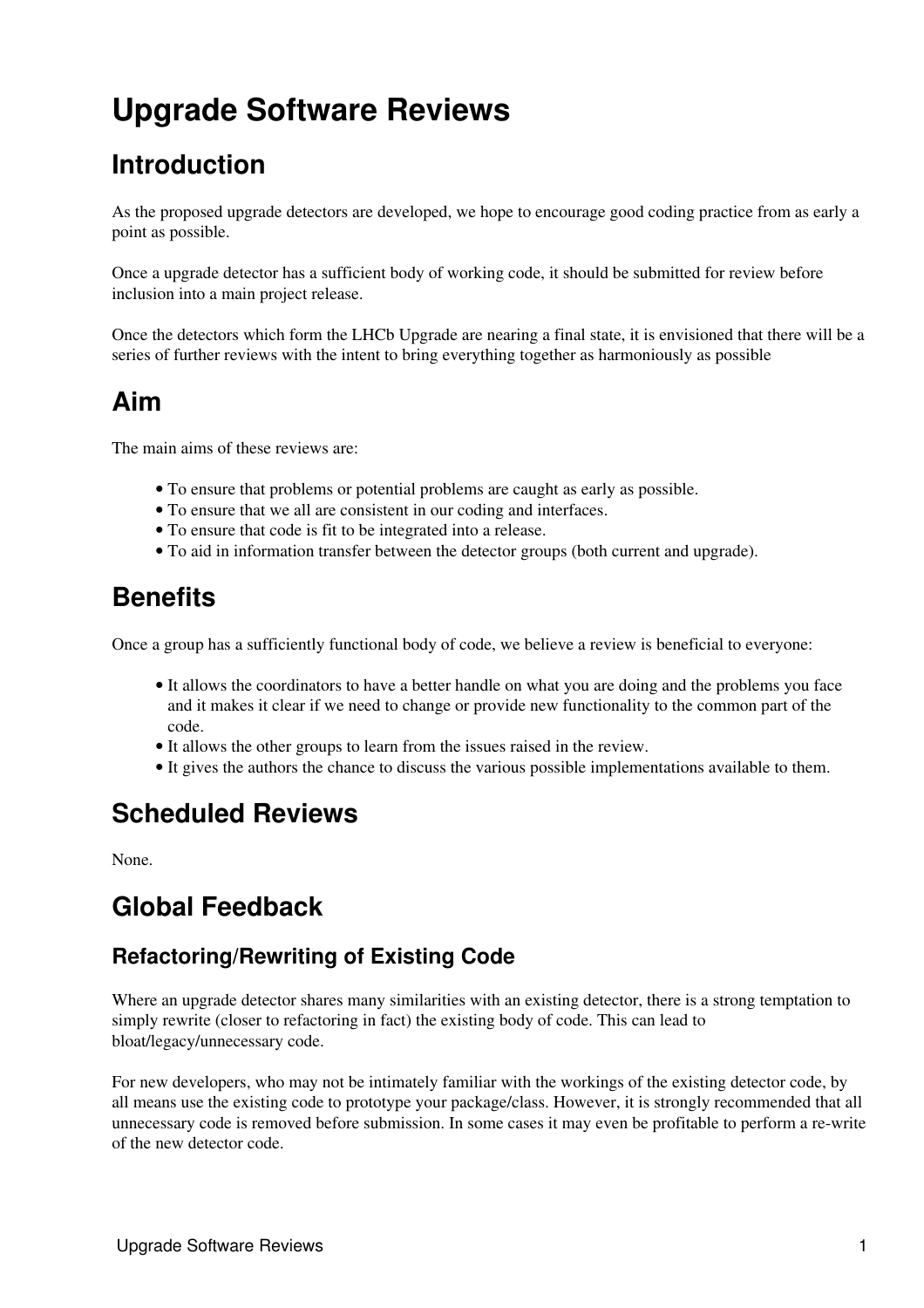#### <span id="page-2-0"></span>**Wrapper Methods**

• Avoid class methods which simply wrap up some other trivial method (sensorXBegin() == sensorX.begin())

#### <span id="page-2-1"></span>**Lean Code**

- Do not add methods until they're actually used i.e. do not add placeholders.
- Think about your code footprint do you really need a vector of doubles, would floats do? Is a histogram necessary, would a single number in the output be better?
- Granulate monitoring, do not book expert monitoring histograms by default add some kind of switch.

#### <span id="page-2-2"></span>**Existing Methods and Classes**

- Do not be afraid to diverge from existing methods, in time we will converge once we know what the needs of each detector are.
- Your package should be reasonably self-contained.

#### <span id="page-2-3"></span>**QM Tests**

• If you are adding QM test code, it should live in the same package so that future developers can immediately find it.

#### <span id="page-2-4"></span>**Verbose and Debug Statements**

Protect verbose and debug statements like so:

if (  $mgLevel(MSG::DEBUG)$  ) debug() << "The debug message" << endmsg;

You can test that you don't have any unprotected debug/verbose by adding the option

```
MessageSvc().countInactive=True
```
which will print a table of all components where there are such unprotected debug/verbose statements, but only when you run with the

**SCMTDEB** 

build.

# <span id="page-2-5"></span>**Review Framework**

- One detector group, either for a current detector or an upgrade detector will be designated as the principal reviewer.
- The relevant code will be placed in a temporary svn location at least a week before the review date.
- The code authors will prepare and give a presentation covering the aim, functionality and problems they experienced with the code at the same time as submitting the code itself.
- Similarly, the principal reviewers will prepare and give a presentation critiquing the submitted code. ([Note that this covers both positive AND negative aspects.](http://en.wikipedia.org/wiki/Critique) $\vec{r}$ )
- All detector groups and other interested parties are encouraged to attend we will benefit from the collective experience.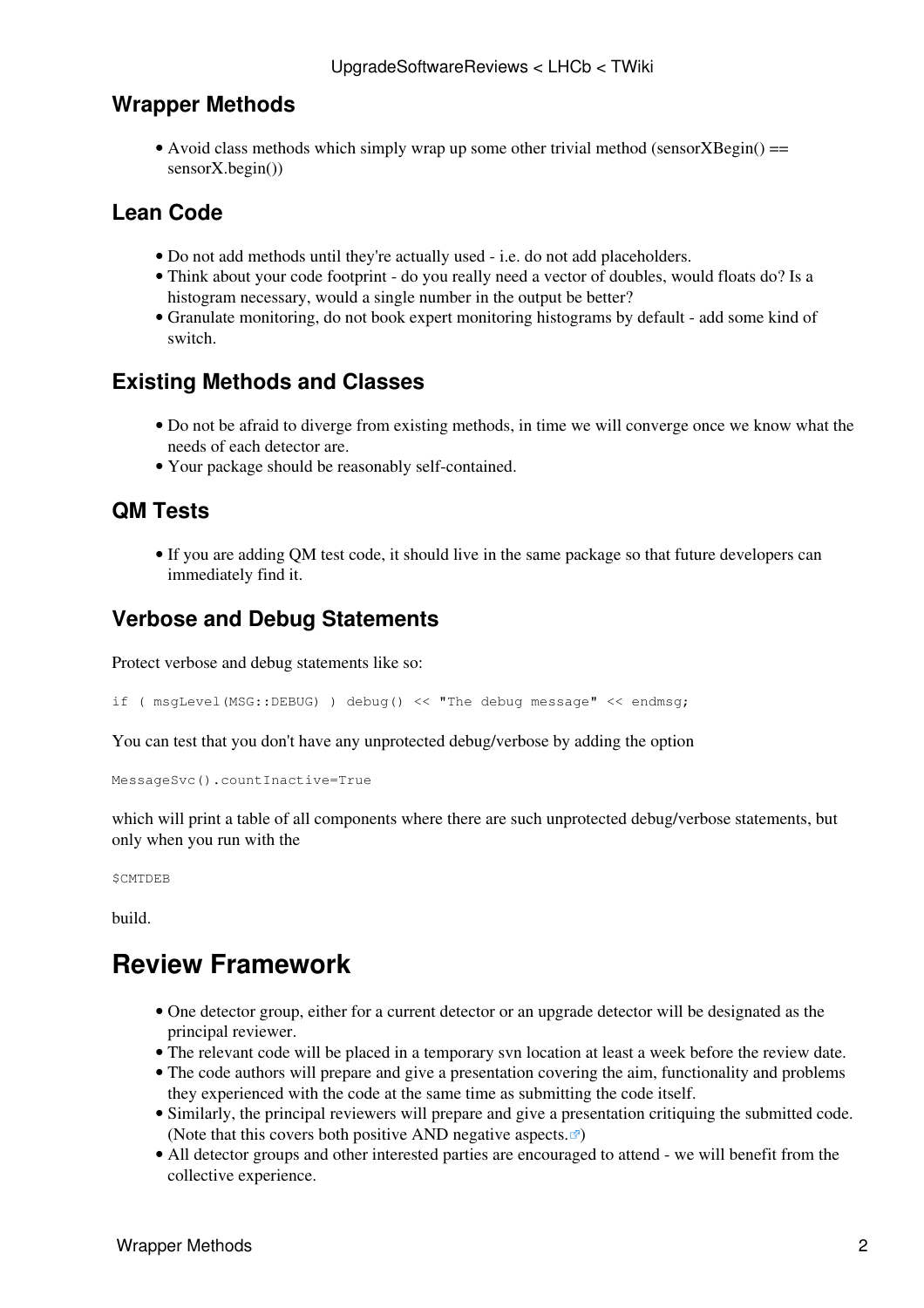#### <span id="page-3-0"></span>**Authors**

The authors should supply the following on the relevant tWiki page at least one week before the date of the review:

- A list of all the packages submitted to SVN and their location.
- A recipe for building the code and running a simple test job with debug output.
- A description of the purpose of the code (to aid the reviewer), ideally this will be reasonably detailed.
- Contact details of those responsible.

#### <span id="page-3-1"></span>**Reviewers**

The reviewers should supply the following on the relevant tWiki page:

• A list of general comments resulting from your review.

# <span id="page-3-2"></span>**Code Guidelines**

- Write within the conventions outlined [here](http://lhcb-comp.web.cern.ch/lhcb-comp/support/Conventions/default.htm) $\mathbb{Z}$ .
- Try not to be "clever", aim to be clear instead.
- Comment whenever you have to remind yourself what something does.
- Remember that others will have to edit your code at some point.
- Try to make the code as "lean" as possible, i.e. for a new detector cloned from the existing one, leave out legacy code and backwards compatibility present in the original.

#### <span id="page-3-3"></span>**Corrections to the C++ Conventions**

- We do not officially support Windows based builds, so loop parameters can be defined at loop instantiation.
- We have moved to SVN, so the CVS macro on the first line of each file is unnecessary.
- Ignore convention R60. It is incorrect in that there are situations where the ? opeator is more efficient. For instance inline methods where the use of ? allows for efficient coding with a single return statement. Multiple return statements in inline methods are practically a garantee that the compile will **not** inline the method in question.

# <span id="page-3-4"></span>**Review Guidelines**

- Focus on constructive criticism, i.e. if something is plainly wrong, give the reason and the suggested correction.
- Compile a detailed list of corrections such that none will be forgotten when the time comes to apply the suggested changes.
- Make note of any broader questions which should be addressed and air them at the review itself.
- Focus on maintainability at some point the code will be edited/maintained by someone else.
- Do not only focus on the code itself comments in code are also important, they must be clear, correct and useful.
- Design issues:
	- ♦ Usage of C++ concepts
	- ♦ Efficiency for usage in code
	- ♦ Readability